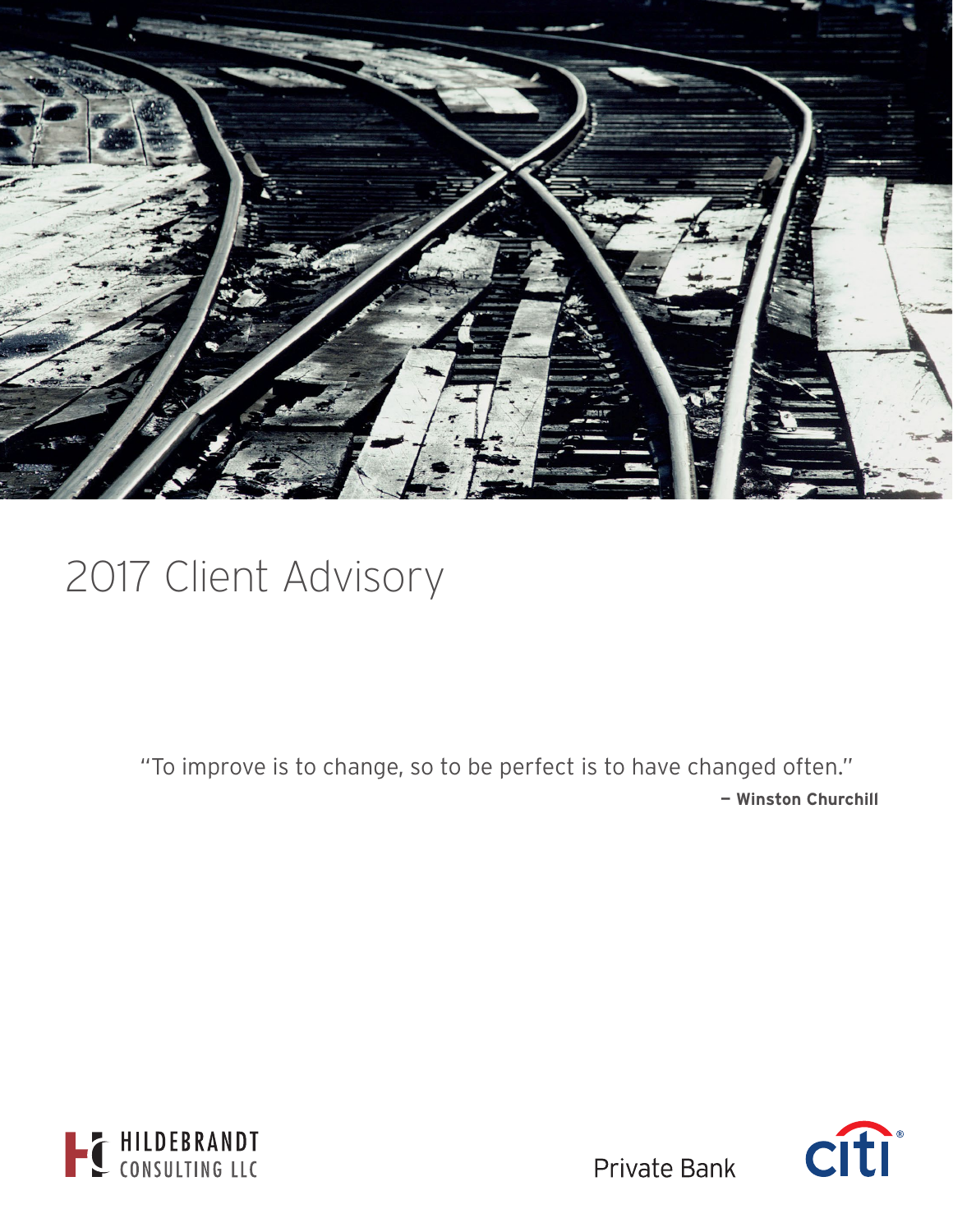# Executive Summary

2017 will likely be another year of modest industry growth in an uncertain and fragile global economy and market for law firm services.<sup>1</sup> Behind the averages, we expect to see continued dispersion and volatility in the performance of individual firms, in line with what we have observed during the post-recession years. Requiring strong and visionary leadership, a high-caliber management team, and each partner's commitment to hard work and profitability, the most successful firms will focus on adapting their business, leverage and partnership models to operate more efficiently and grow revenue under these challenging market conditions.

Building a differentiated brand will be key to growing revenue. Brand differentiation will come from being the market leader in specific practices and, increasingly, specific industries. It will also come through actively seeking out ways to address clients' unique needs. Buying growth through laterals and, in some cases, mergers of equals or acquisitions of smaller firms, will also likely accelerate.

And in a market where clients want the most efficient delivery of legal services, the market will reward law firms who focus on operational efficiency in its broadest sense — not just managing expenses, but transforming the way they run their firms and deliver legal services.

The most successful firms will focus on revenue-related operational efficiency, such as improving how they price work, run matters and manage collections. They will continue to adapt the scale and mix of their leverage models. For many, this will mean adopting a lower-cost leverage model to better match what their clients need. For others, it will be reflected in a better match between salaries and revenue contribution. At the partnership level, the most successful firms will be those who maintain a highly productive, stable and cohesive partnership, rewarding cross-selling and client and practice transition planning efforts.

<sup>&</sup>lt;sup>1</sup> Our analyses and projections are based on data collected from a sampling of primarily US-headquartered law firms by Citi Private Bank and Peer Monitor, as well as conversations with law firm leaders. For firms headquartered outside the US and third-party providers of legal services, our information is mostly anecdotal. Sources include the "Citi Annual Survey Database" of 205 US-headquartered firms, including 41 Am Law 1-50 firms, 35 Am Law 51-100 firms, 53 Am Law 2nd 100 firms, and 76 additional firms; the "Citi Flash Survey", including 41 Am Law 1-50 firms, 38 Am Law 1-50 firms, 52 Am Law 2nd 100 firms and 57 additional firms; the "2016 Citi Law Firm Leaders Survey" of 51 large firms headquartered in the US, UK, Australia, China and India; and "Thomson Reuters Peer Monitor" data of 165 USheadquartered law firms, including 55 Am Law 100 firms, 45 Am Law 2nd 100 firms, and 65 additional firms ("mid-size").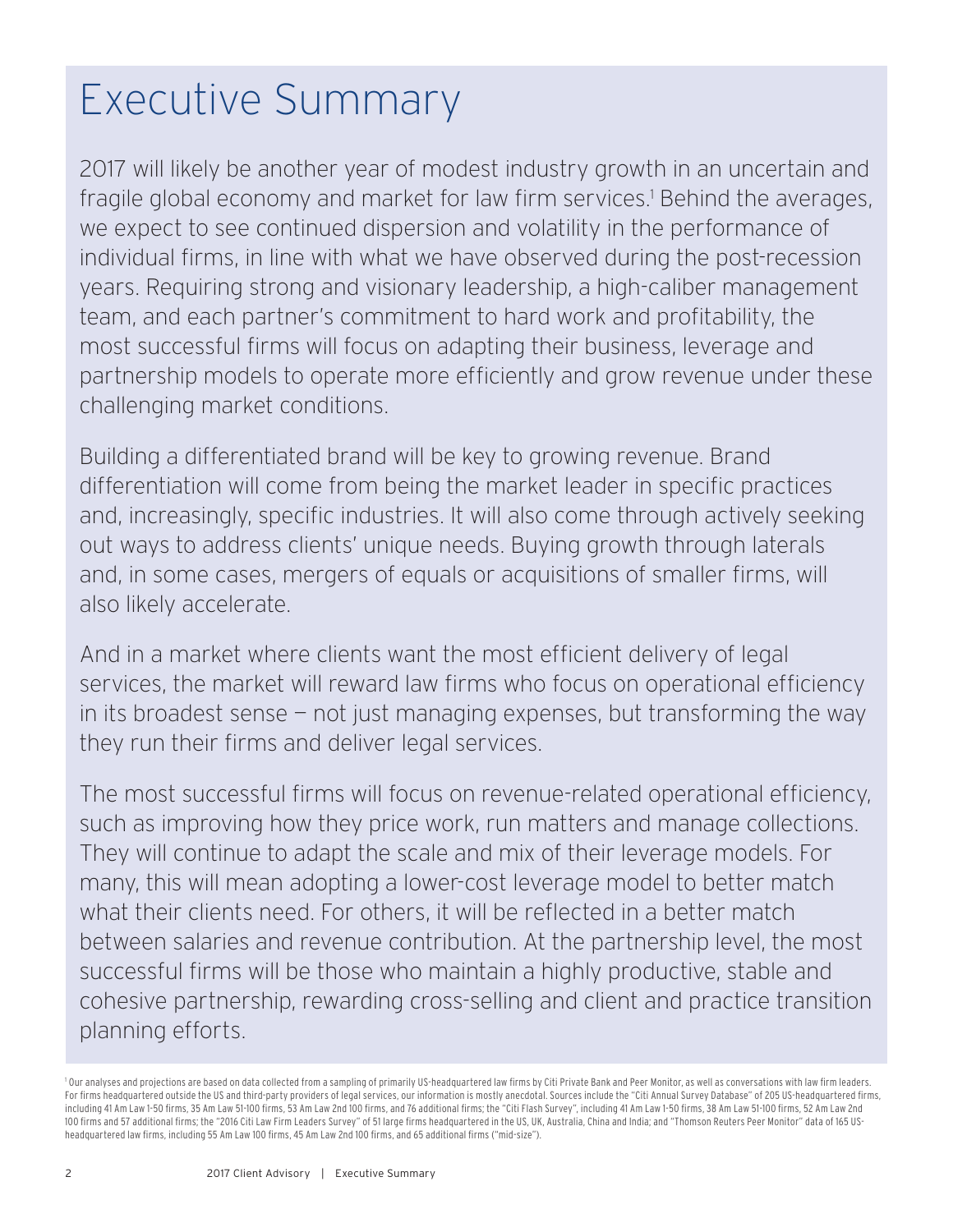# The Legal Market in 2016

At the time of writing, 2016 was shaping up to resemble the typical annual performance of the law firm industry in these post-recession years. While it is our belief that demand for legal services has grown, demand for services provided by law firms ("law firm demand") grew a modest 0.3% at the nine-month point, based on Citi data, as noted in Chart 1. There were a number of external events that dampened law firm demand. We saw a slowdown in capital markets and IPOs. Oil prices fell, affecting the energy sector, a key driver of law firm demand in recent years, and shifting work more toward bankruptcy and restructuring, as well as acquisition of distressed assets. There was the surprise of the Brexit vote, dampening transactional activity originating out of the UK and Europe. There was also the surprise of the US presidential election outcome, though at the time of writing, it is too soon to tell how it will affect the remainder of 2016. With regulatory investigations as a main driver of litigation in recent years, firms told us that they saw no slowdown in activity in the lead up to the election. In our conversations with law firms, we heard that demand growth was driven mostly by M&A, particularly in the mid-market cap sector, and by private equity-driven work in general, as noted in Chart 2.

## Chart 1: Law Firm Demand Growth, 2004-9mo'16



Source: 120 common firms from the Citi Annual Survey: 2004-15; 168 firms from the Flash Quarterly Survey: 9mo'15-9mo'16

### Chart 2: Practice Area Demand, 9mo'16 vs. 9mo'15



All timekeepers. Billable time type; non-contingent matters. Midsize is any Peer Monitor participating firm outside the Am Law 200. M&A YTD Sept: 3.2% (prop: 3%)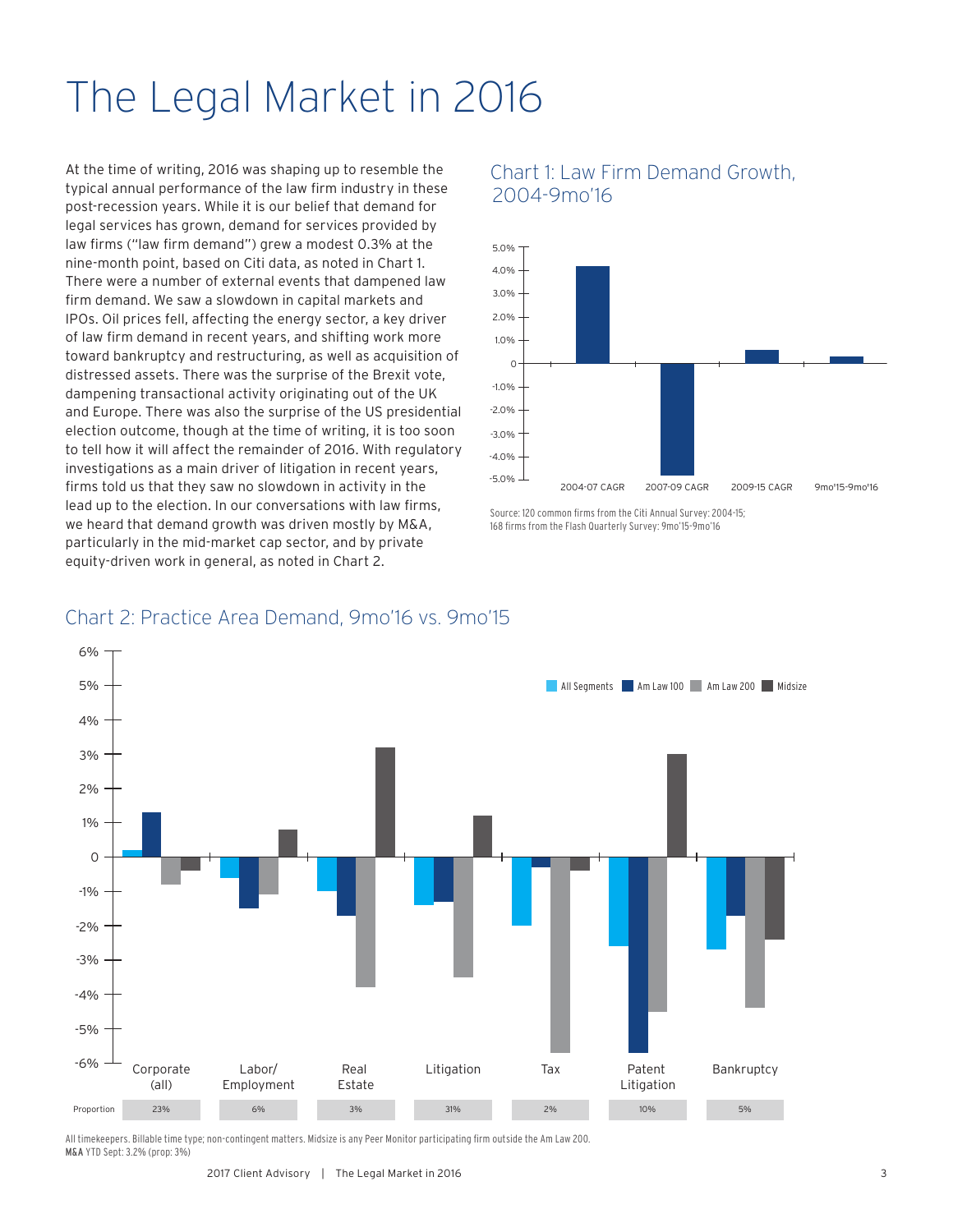Despite very modest law firm demand growth, revenue was up 3.7% at the nine-month point, driven largely by lawyer rate increases of 3.2%. Rate growth as the primary driver of revenue growth has been the norm now for several years. While rates increased, we saw pricing pressure reflected in realization declining 1.1% at the nine-month point. Also contributing to revenue growth was a 0.6% shortening of the collection cycle.

Expense growth was higher than in 2015, up 3.4% at the nine-month point. The biggest contributor to full-year 2016 expense growth will be the increase in associate salaries, after a prolonged period of no change. We saw some of this pressure reflected in the nine-month results, with compensation expense growth up 4.1% vs. the 3% increase seen at the midyear point.

Beyond pressure on compensation expenses, firms have also told us that technology and cybersecurity-related investments were big drivers of expense growth in 2016.

Total lawyer hours grew very modestly, trailing headcount growth and resulting in diminishing average lawyer productivity. This likely placed firms with relatively low productivity under pressure to discount their fees, reflected in the lower realization we mentioned above.

Behind the modest industry performance, we continued to see dispersion between and among the performance of individual law firms, with 46% of firms reporting declining demand through the first nine months of 2016, in sharp contrast to the pre-recession years, as shown in Chart 3 below. Within any given segment, we continued to witness this dispersion, with 45% of Am Law 1-50, 41% of Am Law 51-100, 57% of Am Law Second Hundred, and 41% of firms outside of the Am Law 200, reporting a decline in demand through the first nine months of 2016.

#### 2004-07 2007-09 2009-14 2014-15 9mo'15-9mo'16 40.2% 31.3% 19.7% 8.8% 13.6% 20.1% 23.5% 42.8% 18.3% 32.0% 33.6% 16.1% 18.3% 33.3% 28.3% 20.0% 17.3% 36.3% 25.0% 21.4% >5% increase 0-5% increase 0-5% decrease >5% decrease

Chart 3: Law Firm Demand Dispersion, 2004–9mo'16

Source: 120 common firms from the Citi Annual Survey: 2004-15; 168 firms from the Citi Flash Survey: 9mo'15-9mo'16

As we wrote in our 2016 Client Advisory, we also continued to see a marked level of volatility in the industry, as measured by alternating years of law firm demand growth and decline, in contrast to the pre-recession years. 46% of firms experienced reverse trends in demand performance from one year to the next over the two years ending in September 2016, as shown in Chart 4. Like dispersion, we observed volatility in every market segment, with 39% of Am Law 1-50, 44% of Am Law 51-100, 50% of Am Law Second Hundred, and 49% of firms outside of the Am Law 200 reporting reverse trends in annual demand performance during this period.

## Chart 4: Law Firm Demand Volatility, 2005-07 vs. 2013-15 vs. 9mo'14-9mo'16



Source: 120 common firms from the Citi Annual Survey: 2004-15; 136 firms from the Citi Flash Survey: 9mo'14-9mo'16

With slow growth, and notable dispersion and volatility, we continued to see consolidation in the form of both domestic and cross-border mergers and acquisitions. We also continued to witness an active lateral market, including the lateral movement of groups of partners. Of particular note in 2016 were the lateral moves of star partners between some of the most profitable and traditionally more lateral-shy firms.

We expect that 2016 will be another year of low single-digit profit growth, with some of the events described above continuing to have an impact on performance in 2017, as discussed in the next section.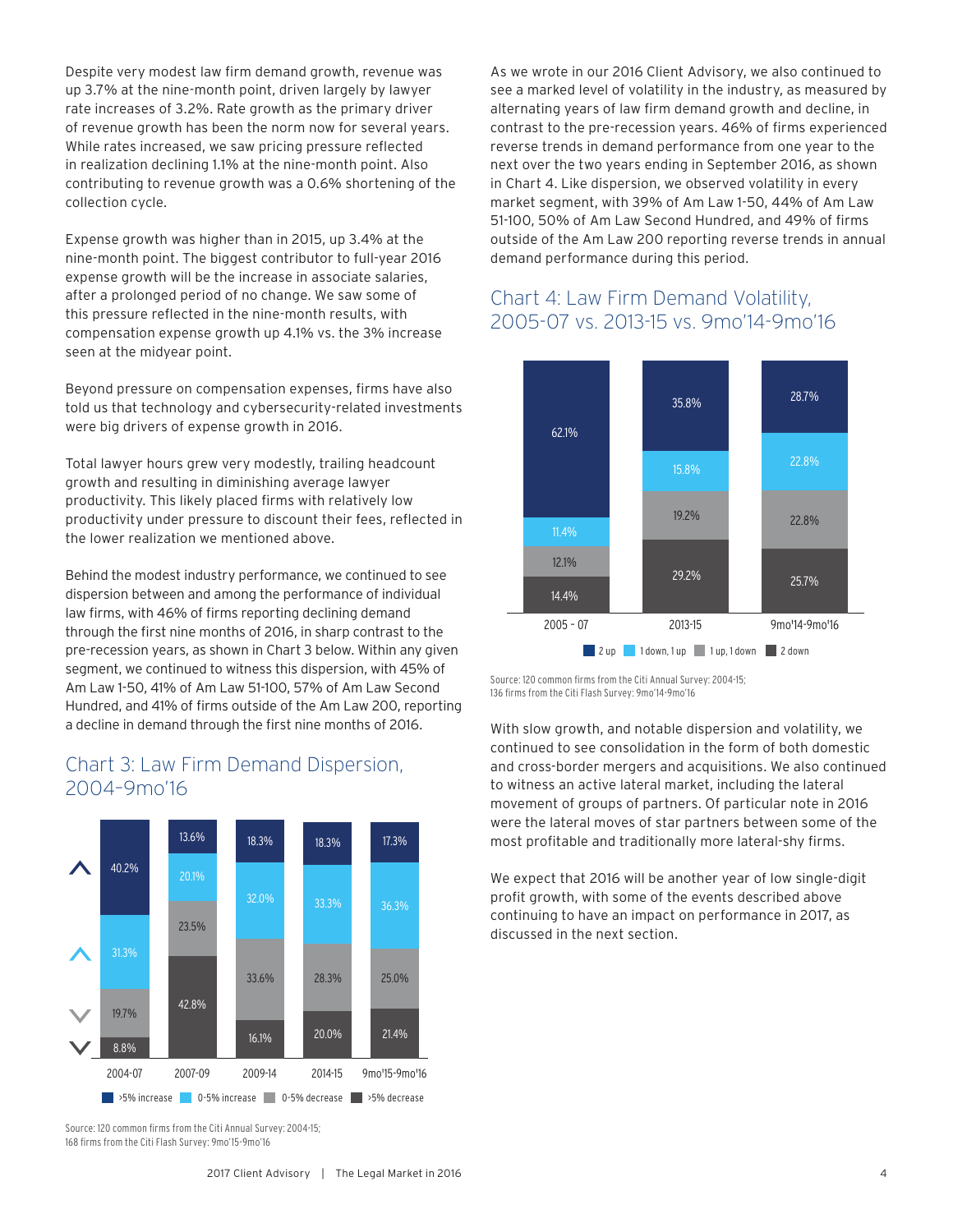# THE LEGAL MARKET IN 2017 AND BEYOND

## 2017 Financial Projections

We expect that, similar to 2010-16 performance levels, 2017 will see low single-digit growth in industry revenue and profitability.

We will see the full impact of the mid-2016 associate salary increases, placing even greater pressure on firms who may not have experienced the levels of productivity and revenue growth to justify raising salaries, but who did so to remain competitive in the talent market.

We also anticipate seeing some pressure on other expenses, as the industry continues to recruit high-caliber professionals, such as Executive Directors, COOs, CFOs and CIOs to lead key business functions. We anticipate more investment in cybersecurity and artificial intelligence, both involving systems and people-related expenses. On the other hand, we expect to see a continued focus on improving efficiency, including shrinking office space, and adopting a less costly leverage model.

Behind the anticipated low single-digit industry revenue and profit growth in 2017, we also expect to see a continuation of the wide dispersion and persistent volatility that has characterized this industry during this post-recession era.

In an effort to maintain strong balance sheets in the face of market pressures, we expect that the majority of firms will continue raising partner capital requirements, as has been the trend for many years, demonstrated in Chart 5. For some, this may also include asking their income partners to contribute capital, a growing trend in recent years. For others, as they consider long-term office space and artificial intelligence investments, we also expect to see more examination of institutional borrowing in this low-rate environment.

## Chart 5: Paid In Capital Per Equity Partner (PIC/EP), 2004-15



Key Market Characteristics

Our expectations that 2017 will be another year of modest growth, wide dispersion and continued volatility have been echoed by law firm leaders, in the scores of conversations we have had with them during 2016. In response to the 2016 Citi Law Firm Leaders Survey, law firm leaders highlighted continuing macroeconomic fragility and uncertainty; the erosion of client loyalty; intense pricing pressure; and the increasing presence of artificial intelligence as the biggest challenges they will face through 2017. These are consistent with the challenges leaders of other law firms across the industry tell us their firms face going into 2017.

We would also highlight the shrinking talent pool, and the likelihood of more consolidation and lateral movement. And beyond artificial intelligence, we would note the broad application of technology, both its role in making the management of a law firm business and the delivery of legal services more efficient, and its associated cybersecurity and data privacy risks.

Some of what law firm leaders view as challenges could also be viewed as opportunities. Put another way, these are simply the key market characteristics that firms will face in their search for growth.

Macroeconomic fragility and uncertainty. External factors, such as the ongoing impact of Brexit, the US election result, China's slowdown, and the drop in oil prices, will likely cause law firms to continue to experience a more pronounced level of volatility from one year to the next than they are used to.

Beyond macroeconomic events, law firms will also continue to experience a shift in the competitive landscape. The growth of alternative legal service providers has had some impact, although many firms tell us that it is still relatively small. The Big 4 accounting firms will likely affect firms in their markets outside of the US. Perhaps the biggest shift will continue to come from the size and scope of corporate law departments.

Erosion of client loyalty. Firms can no longer take their longstanding client relationships for granted, causing them to focus more on their business development efforts, and invest more in their business development teams. For institutional law department clients, where RFPs have become the norm, a particular focus of the business development teams will be on achieving a place on panels, and then, once the firm is on the panel, ensuring that it is retained for any given matter.

From law firm client interviews, it is very clear that the major factors in deciding which law firm to retain are the personal

Source: 120 common firms from the Citi Annual Survey: 2004-15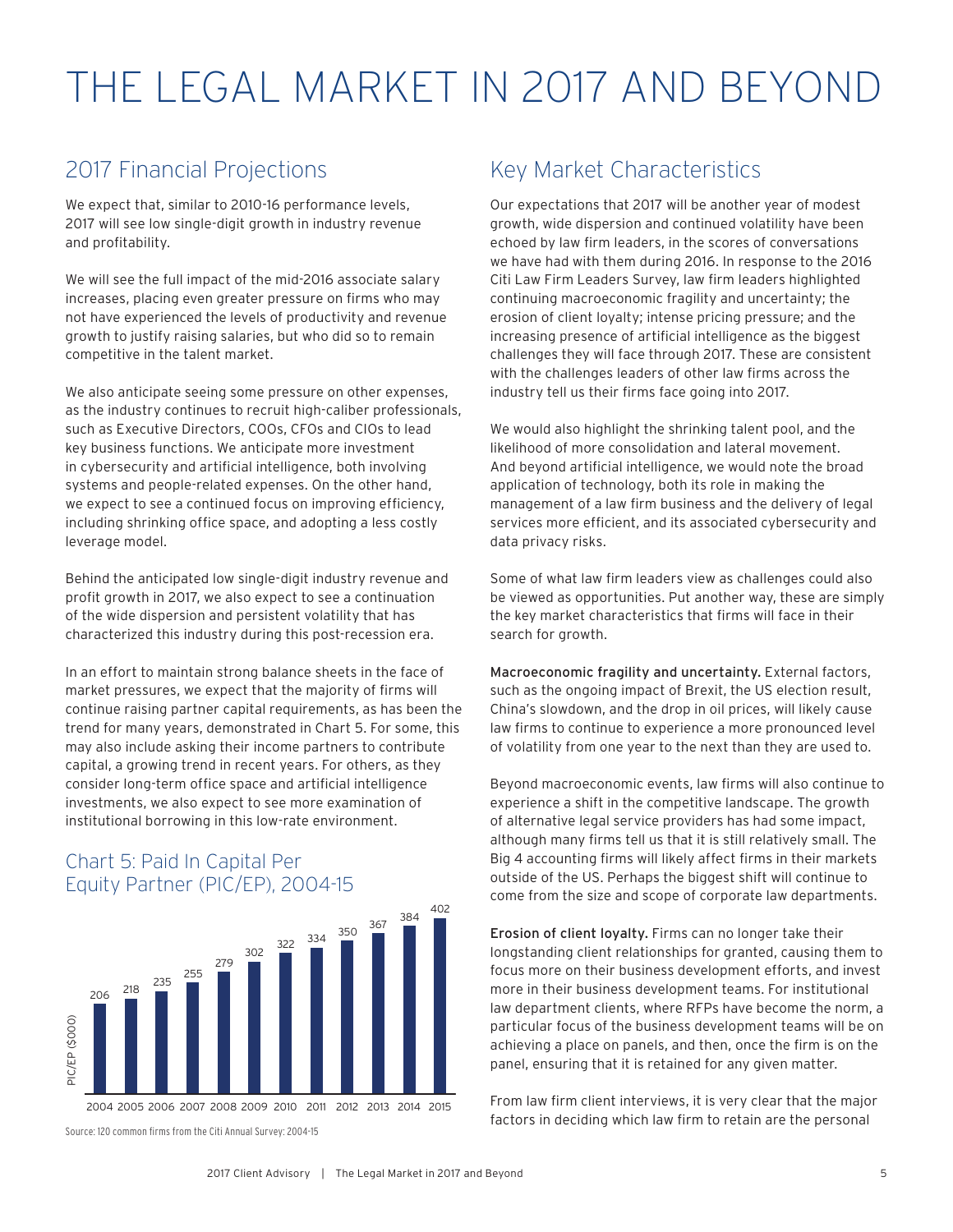relationships that exist between the client and the law firm, as well as the firm's reputation. Client loyalty is most pronounced where strong personal client relationships exist, and where the law firm has built a reputation for high-quality specialized services.

Intense pricing pressure. Slow industry growth and the erosion of client loyalty will continue to drive the pricing pressure we have seen since 2009. In this buyer's market, where the buyer is often a corporate law department, and therefore a cost center, clients are driven to pay the least amount for the highest value. Pricing pressure is strongest when clients perceive that the work can be done well by a wide array of law firms and other service providers. With a high proportion of firms reporting declining demand and low productivity, the long prevalent tactic of cutting price to win work and keep lawyers busy is likely to continue to be widespread. In an effort to be both competitive and intelligent about pricing, we also expect that firms will continue to invest in their pricing teams.

Technology, artificial intelligence, cybersecurity and data privacy. There were several notable public announcements in 2016 of firms across the spectrum experimenting with artificial intelligence in targeted areas, particularly relating to high-volume transactional work. These firms have adopted the mindset that artificial intelligence presents an opportunity to perform repetitive, high-volume tasks, such as contract review, at a competitive price. We have also heard that law departments are examining artificial intelligence solutions, and have voiced their desire for their law firms to implement these solutions where appropriate.

By partnering with vendors, firms will be able to test the possibilities artificial intelligence presents at relatively low risk to their firms, rather than making a large scale, costly and high-risk investment. Though some firms might view artificial intelligence as a threat, we believe that it will present an opportunity for firms to build stickier relationships with clients. While for now, we see artificial intelligence experiments in small parts of legal practice, we anticipate that, in time, firms will employ it more broadly, enabling law firms to do more with less, and therefore be more competitive in the market.

Beyond artificial intelligence, the broad application of technology will continue to be an important component in a firm's quest to deliver legal services as efficiently as possible. Examples include developing knowledge management systems to improve the turnaround time and quality of work product, or the mining of practice management systems to improve pricing and project scoping.

While there has been a flood of technology start-ups entering the legal industry, it is unlikely that they will all succeed, and law firms will need to be cautious about which solutions to invest in. Firms will also continue to face the cybersecurity and data privacy risks that come with the use of technology.

A shrinking talent pool. Over the last few years, we have seen a decline in enrollments at US law schools. Given the high cost of a legal education and fewer opportunities than before the recession to be hired as an associate, and to ultimately make partner, the best of the best may be pursuing other disciplines in their studies and other career paths. For several years, investment banking competed directly for the best talent, and in recent years, startup companies have become a far more attractive option for millennials.

For the millennials who have decided to pursue a legal career, firms face the challenge of understanding what motivates them, and providing them with a work experience that matches their motivations. This will be key to retaining the most talented among them, and thus ensuring the longerterm success of their firms.

Continued market consolidation. We anticipate that the active lateral market will continue, as some firms gain market share over others, making them more attractive to highperforming partners at weak-performing firms. This dynamic will enable high-performing firms to build on their success, further consolidating their market position. We also expect to see more mergers, as well as acquisitions by larger firms of smaller firms, in a search for revenue growth.

## Where Will Growth Come From?

The US market. We expect that transactional matters will drive demand more so than litigation. While 2016 saw a slowdown in capital markets and particularly in the volume of IPOs, we anticipate that, given the high level of uninvested capital held by US-headquartered companies and private equity firms, we might see an upswing in M&A and capital markets work post-election. However, this may not occur until after the Trump administration has been sworn in, when there will be more clarity around its economic policies. At the time of writing, it is too soon to tell what the full impact of a Trump presidency will have on the legal market. However, his preand early post-election rhetoric around international trade, infrastructure spending, immigration, taxation and regulation give some indication of a likely boost to law firm work.

On the litigation front, we may see a slowdown in US agencydriven regulatory work under the Trump administration. On general commercial litigation, we have been hearing mixed signals in our conversations with law firms as to whether demand will show some improvement in 2017.

The global markets. The London market has become highly competitive over the course of the last few years between the top UK-headquartered firms and a select group of USheadquartered firms. These firms are also in head-to-head competition for talent, resulting in UK-headquartered firms having to reconsider their compensation systems. There have been a number of changes in leadership in the top UK-headquartered firms and it will be interesting to see how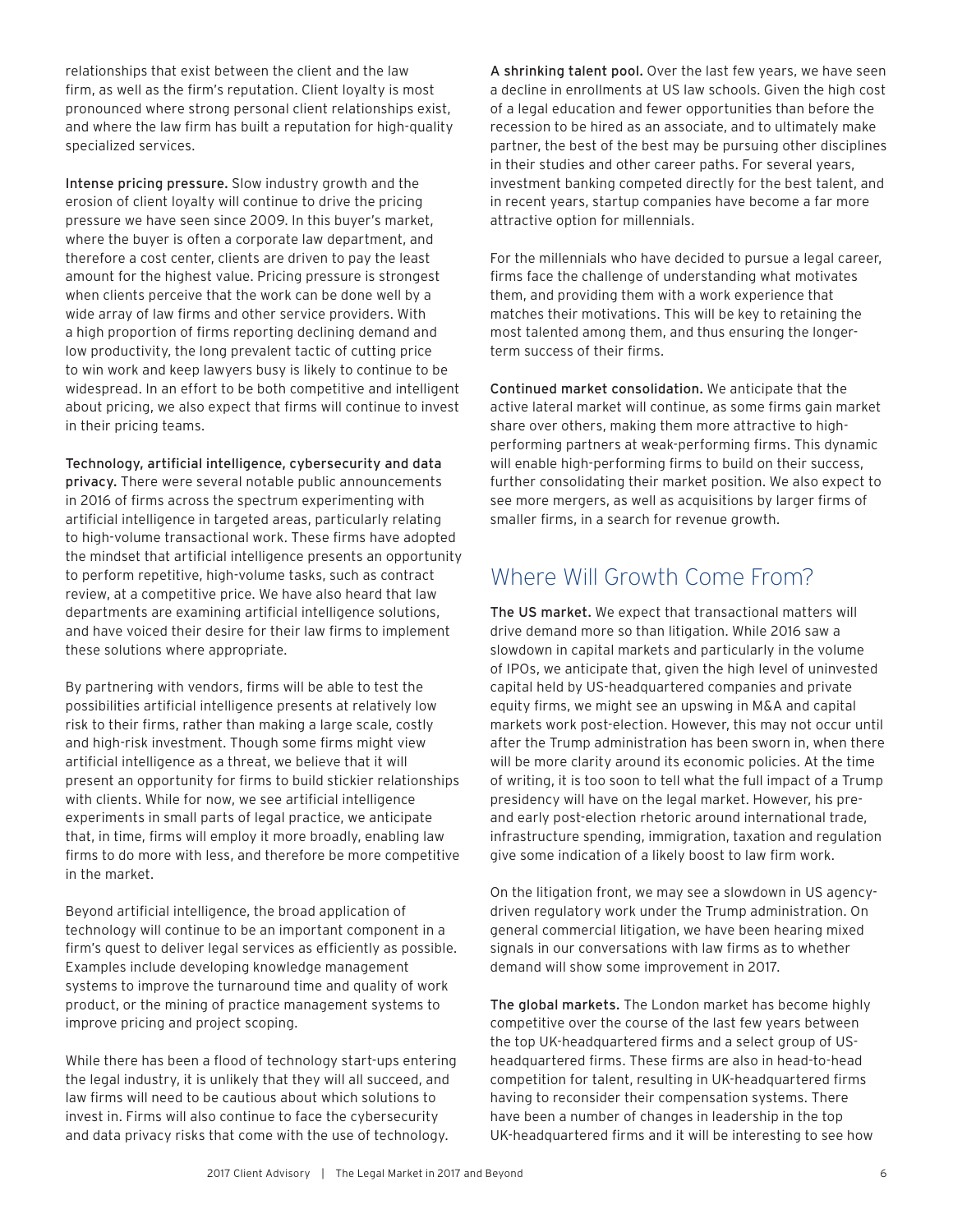they will steer their firms in light of a changing competitive market. We would note the substantial first half 2016-2017 revenue growth reported by some UK-headquartered firms as a cautiously positive sign for 2017 revenue growth.

With the surprise of the Brexit vote outcome, many commentators have pondered on what the likely impact on law firms will be. At the time of writing, there is still a lack of clarity on the timing and scope of the UK's formal exit from the EU, making it too soon to tell what the full impact is likely to be on the markets, London as a financial center, and demand for legal services. No doubt there will be strong demand for corporate and regulatory advisory work, though this work requires lower and more senior leverage compared to, say, a typical M&A transaction. We've heard that the UKheadquartered firms are of the view that the market shift toward general advisory work will favor them, although, as the major US-headquartered firms have become more competitive in the UK market, this may not be the case. Also, while the sterling drop and uncertainty around the scope and timing of Brexit might have dampened UK and EU-driven merger activity, it has also created UK buying opportunities for US and other foreign entities. This might very well favor US-headquartered firms with a London office.

If London becomes less of a major financial center, and we see a shift toward some continental European cities, it will likely favor US- and UK-headquartered firms with an established footprint in Europe. Others have expressed the view that any shift away from London is likely to be toward New York, favoring US-headquartered firms with strong transactional practices.

Europe remains a complicated market, particularly with the uncertainty around the form and timing of Brexit. We would anticipate that once there is more clarity, there should be growing demand for legal services in this region. Several firms are reshaping their EU practices in light of the unknowns surrounding Brexit. Some have reduced the size of their German practices, while others are rebuilding them after experiencing poor performance. With many believing that the EU is in a fragile state, firms operating in continental European cities are no doubt carefully watching the growth of populist, anti-EU sentiments in some EU countries.

Growth in Asia has slowed, strongly affected by the China slowdown. However, China's GDP is still growing faster than most, and there are signs that its economy is stabilizing. The Chinese firms had, by and large, a strong 2016. Hong Kong is highly competitive and has been affected by a slowdown in IPOs out of China. Hong Kong as a financial center could be affected by the mainland trying to take control of the markets, and if that happens, Singapore is likely to benefit. We have witnessed a few US-headquartered firms consolidating their Asian offices or withdrawing from the Asian market, and we would not be surprised if more follow.

Australia has experienced a prolonged period of economic growth, though it has been affected by energy prices and lower demand for commodities, particularly driven by the China slowdown. In this highly competitive legal market, the top Australian firms have continued to do well. While not nearly at the levels seen a few years ago, international firms continue to enter the market, given its stable political system and economy, and its proximity to Asia.

Despite the effect on oil and gas prices, Canadian firms had, by and large, a very good 2016, and activity seems to be picking up, perhaps boding well for 2017. The situation in Canada is similar to other countries, where a group of firms at the top are outperforming firms in the second and third tiers. Further, the growing presence and success of foreign firms is slowly reshaping the landscape.

It is clear that globalization has come to the Latin American legal market. We will see more global firms target the market, even though most countries are in or close to a recession. Changes of government in Brazil and Argentina may attract more foreign investment and the further interest of global firms. That said, given the complicated structure of Latin America, success in that region may be hard to come by.

The big story is whether the Indian government will open the market to foreign law firms. The current consensus in India now is that this is inevitable, with discussion around timing and how the market will operate. However, there is still a strong possibility that it may not happen any time soon.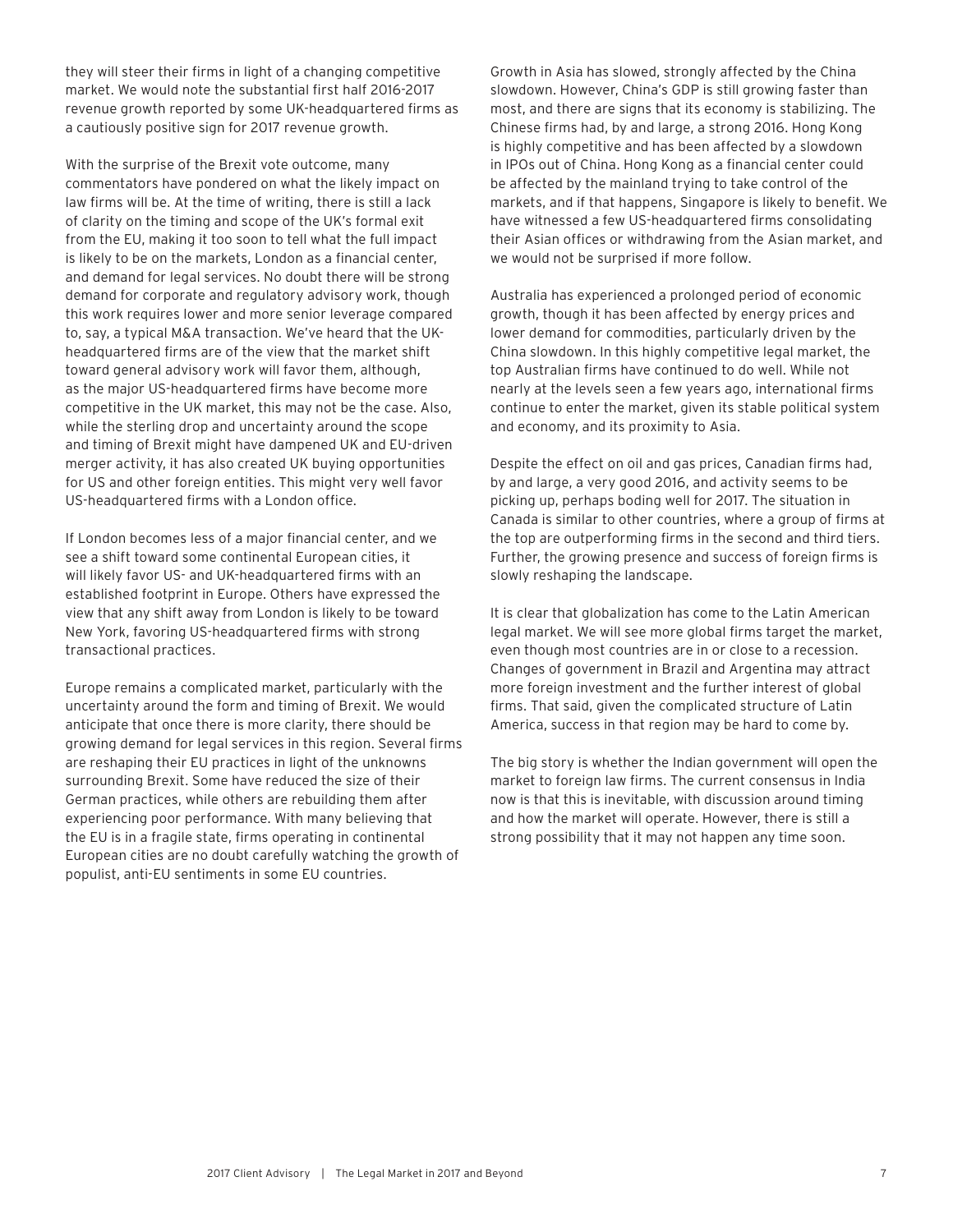## HOW FIRMS WILL SUCCEED IN 2017 AND BEYOND

As long-time observers of the law firm industry, we believe that much of what law firm leaders identified as key market challenges today and in the near future is consistent with what we have seen in the years since the recession. This caused us to examine the approach of the most successful firms in the post-recession years to isolate what they did differently than others. Given our view that 2017 will likely be a year similar to other post-recession years, we believe that studying what these most successful firms have done differently in recent years can provide valuable lessons for success in 2017 and beyond.

We first studied the 2010-15 performance of a group of large firms2 who report to Citi. We deliberately chose to focus on large firms to control for the massive swings in performance that tend to occur among smaller firms. Within this large firm sample, we then isolated the most profitable firms who report to Citi, and compared their performance against that of the broader sample of large firms during 2010-15.

Recognizing that the most profitable firms may not be relevant to many firms in the industry, we then excluded those most profitable firms from a second analysis of Citi's full sample of firms during 2010-15. In this second analysis, which spans the industry and includes firms of all sizes, we isolated the strongest performing firms and compared their approach to the rest of the full sample.

We found that there was a strong overlap in the strategies of both the most profitable firms, and the strongest performers among the full sample, together referred to as the "most successful firms" throughout this Client Advisory. These findings are consistent with what we have observed about the strongest performing firms in our scores of peer reviews, and day-to-day conversations with leaders of law firms in this post-recession market, regardless of firm size.

In studying what the most successful firms have done differently, we looked at the law firm model through three different perspectives — the business model, leverage model and partnership model.

## The Business Model: Growing Revenue and Profitability

### Greater Revenue Growth

The most successful firms have outperformed on top line growth during the post-recession years, primarily through stronger average lawyer productivity and higher rate increases. They have also been very thoughtful about the mix and size of their leverage, as discussed in the next section.

The value of brand. A common characteristic of the most successful firms is that they have built strong distinct brands as leading experts and trusted advisors in a select number of practice areas and, increasingly, industry sectors. Their strong distinct brands, evident across all segments of the market, have enabled them to attract higher rates, and higher rate increases, as clients have been prepared to pay comparatively more for what they perceive as high-value legal advice.

The importance of rate growth. Much has been written about client resistance to rate increases in recent years. However, in a post-recession market where demand growth has been very modest, revenue growth has largely been driven by rate increases. During the post-recession years, our research has shown that the most successful firms raised rates at a greater pace than the broader industry.

Realization declined across the industry as firms were putting through rate increases, signaling strong discounting pressure. However, we observed that this dip in realization did not deter the most successful firms from putting through higher rate increases, as shown in Chart 6. Indeed, some firms may have deliberately put through higher rate increases knowing full well that realization would take a hit. In the end, while those firms may not have realized the full benefit of their rate increases, they were still able to retain some of those increases, as shown in Chart 7, contributing to their comparatively stronger revenue growth.

In our meetings with law firm leaders, we often hear of partner resistance to pushing through rate increases, usually citing current client feedback. In an environment of heavy pricing pressure, reflected in declining realization, we recognize that it has been a challenge for law firm leaders to influence their partners to adopt higher rate increases. However, these results suggest that perhaps clients have tolerated a rate increase, so long as there was a stronger discount given. It could also suggest that while firms may have met resistance from some existing clients, they were able to introduce higher rates to new clients. <sup>2</sup>

<sup>2</sup> Predominately Am Law 1-50 firms.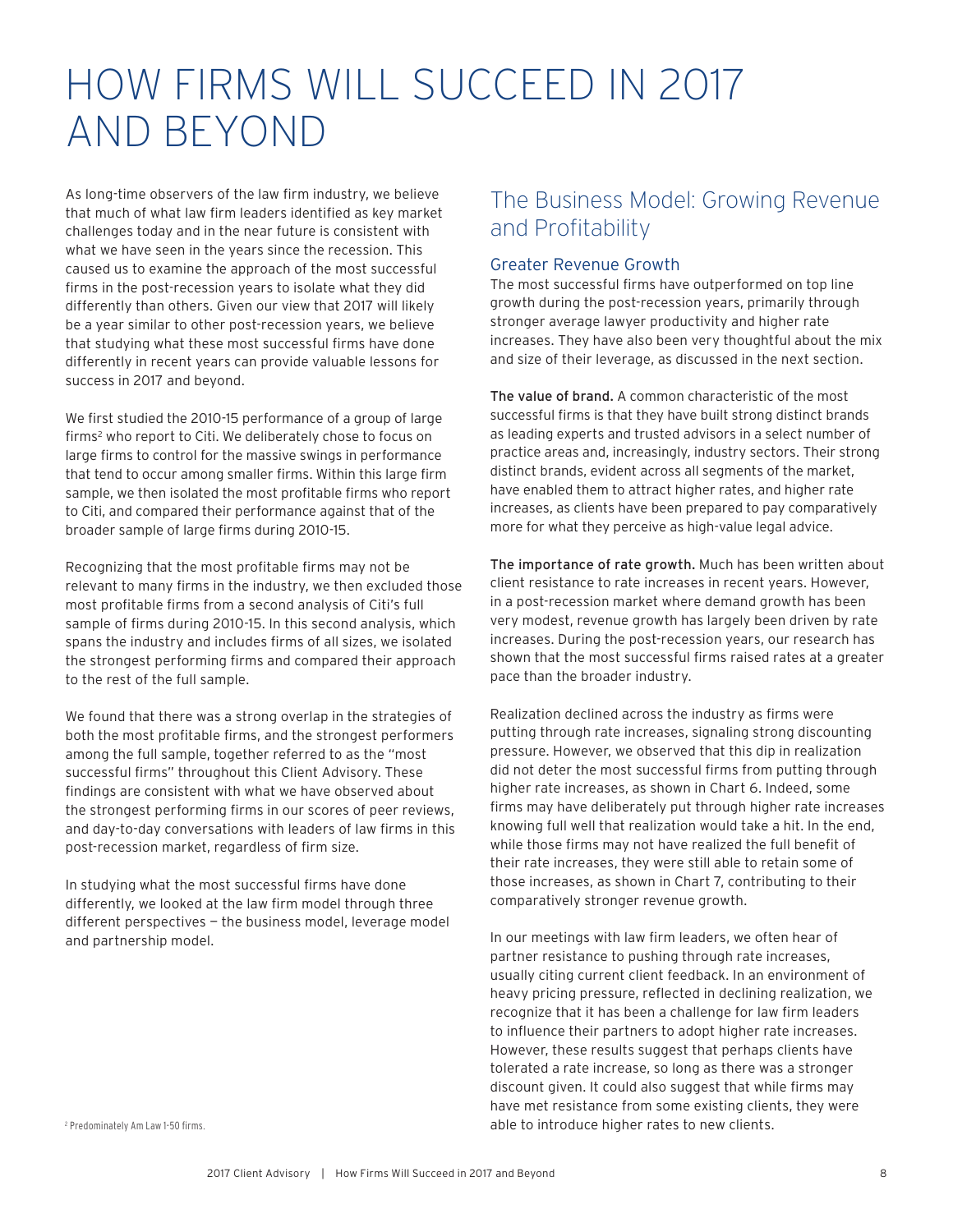## Chart 6: Average Lawyer Billing Rates and Realization, 2010-15



Source: 159 common firms from the Citi Annual Survey: 2010-15

Most Successful Firms (MSF) Lawyer Rates Most Successful Firms (MSF) Realization Industry, ex-MSF Realized Lawyer Rates

Industry, ex-MSF Realization

## Chart 7: Average Realized Lawyer Billing Rates, 2010-15



Source: 159 common firms from the Citi Annual Survey: 2010-15

The multiplier effect of productivity and leverage. The most successful firms have simply maintained higher productivity levels and have taken a more thoughtful approach to the size and mix of their leverage. While some have grown their leverage, others have kept it relatively steady, ensuring that their lawyer population is high-performing. They have also altered the mix of their leverage, in response to client demands for the most efficient delivery of legal services, and to ensure that they have a profitable leverage mix. These different approaches are discussed in more detail in the next section.

### A better experience with alternative fee arrangements

(AFAs). The growth of AFAs has been much slower than many predicted, remaining at roughly 16% of revenue in 2015 and in projections for 2016, according to the 2016 Citi Law Firm Leaders Survey. Some industry commentators have suggested that the problem has been law firm unwillingness to change. However, the reality is that most of the resistance has come from clients who are not comfortable with what law firms have proposed as AFAs, and would rather stay with hourly rates and discounting.

While the proportion of AFAs across the industry has remained low, the most successful firms have seen an even lower proportion of revenue coming from AFAs than other firms in the industry. They have also had a better experience with them, citing a number of reasons. Firms have told us that AFAs have forced their firms to be more rigorous in the way they price services, staff matters and generally manage the matters to budget. For some, AFAs have enabled them to stay close to their clients, leading to their retention for premium, high-value work.

### Greater Focus on Margin Improvement

The presence of AFAs, and discounting pressure in general, drove firms of all stripes to increase their focus on margins over the past few years. For many, their focus was on managing expense growth. However, the most successful firms were more focused on improving client and matter profitability through revenue-related efficiencies. They concentrated more on improving matter management than on controlling overhead expense growth. This included focusing more on how to better price services, apply the right leverage mix to a matter, and generally manage matters to budget, to avoid scope creep, reduce write offs and improve profitability of clients and matters.

Expense management, particularly in the form of controlling real estate and compensation expense growth, has also been critical in this slow-growth market. We have seen the most successful firms reduce their staff to lawyer ratios. We have also witnessed firms at the end of their lease cycles reexamine their real estate size and configuration, with the goal of lowering their square footage. In the past, firms may have relied on their landlords to pay for office fit-outs, rather than coming to their banks to provide long-term debt facilities. However, we have observed that as firms are paying more attention to expense ratios, they are increasingly realizing that landlords will recoup the cost of refurbishments and fit-outs in higher rent. In a market of low interest rates, the cost of higher rent can be significantly more than borrowing, driving more firms to explore taking on long-term debt as a pragmatic expense management strategy.

In 2017 and beyond, top-line growth through maintaining a differentiated brand, higher productivity, the right leverage size and mix and continued rate increases, together with a focus on both revenue-related efficiencies and expense management efforts to improve margins, will likely be distinguishing features of the most successful firms.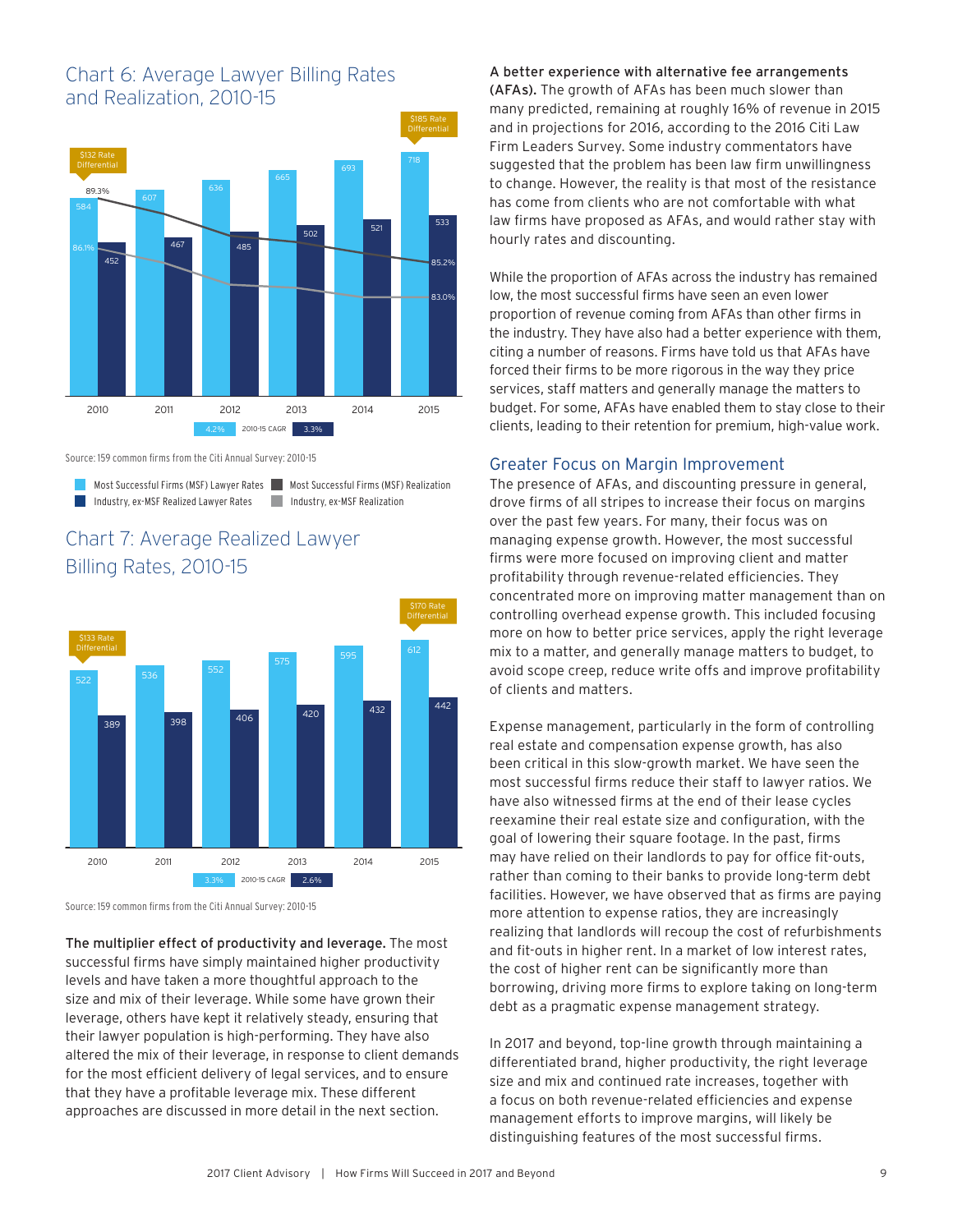## The Leverage Model: Adapting to Shifting Market Demands

In a slow-growth environment, where pricing pressure is rife, and law firms face competition from lower-cost competitors, the most successful firms have taken a range of approaches to the scale and mix of their lawyer leverage during the past five years, making adjustments in response to market demands.

## Chart 8: Composition of Leverage, 2015 vs. 2010



**Associates** Counsel

**Income Partners** 

Most Successful Firms



Source: 159 common firms from the Citi Annual Survey: 2010-15

**Temp/Other Lawyers** Of Counsel

While we have witnessed shifts in the composition of leverage across the industry as noted in Chart 8, it is evident that the most successful firms have remained more dependent on lower-cost lawyers in general. They rely more on associates, who are comparatively more junior than those at other firms. They also use a greater proportion of lower-cost temporary/ contract lawyers and permanent, non-partner track lawyers than other firms.

At the more senior end of the leverage model, while the most successful firms have increased their numbers of income partners and counsel over the past five years, they still maintain a lower dependence on these categories than other firms, resulting in a more junior, lower-cost leverage model than other firms.

The net effect of the adjustments they have made to their leverage models is that the most successful firms see a comparatively better match between revenue generated by and compensation paid to their lawyers.

Making the income partner category work. The most successful firms have depended considerably less on income partners than the industry norm. Of the income partners they have, they have seen comparatively greater productivity than we have seen in general across the industry. We typically see high-performing income partners at firms who manage this category carefully, mainly using it as a stepping stone to equity partnership. The firms whose income partner model is based on an "up or out" policy have consistently seen the highest income partner performance levels in the industry. While income partner productivity is higher at the most successful firms, they have also widened their rate advantage, resulting in a considerable revenue per income partner advantage over other firms. While they pay higher salaries, their comparatively stronger revenue per income partner more than makes up for the salary differential, resulting in a considerably stronger contribution to overall firm profitability. In a market where we all too often see firms with income partners making a negative contribution to firm profitability, it is striking how different the experience is for firms who have managed this category well.

We have seen notable differences across the industry in how firms are approaching the use of the income partner category. Over the past five years, a number of firms have eliminated the income partner category by "re-equitizing" their income partners. On the other hand, we have heard recently of several large firms considering the adoption of an income partner model, as part of the process of "deequitizing" partners. Our experience is that taking this latter approach has worked poorly in many firms, as stripping partners of their equity stake does little to improve their performance.

Counsel: a more profitable alternative to the income partner? Over the past few years, and in response to the limited opportunities to make equity partner, we have noted the growth of the counsel category across the industry, at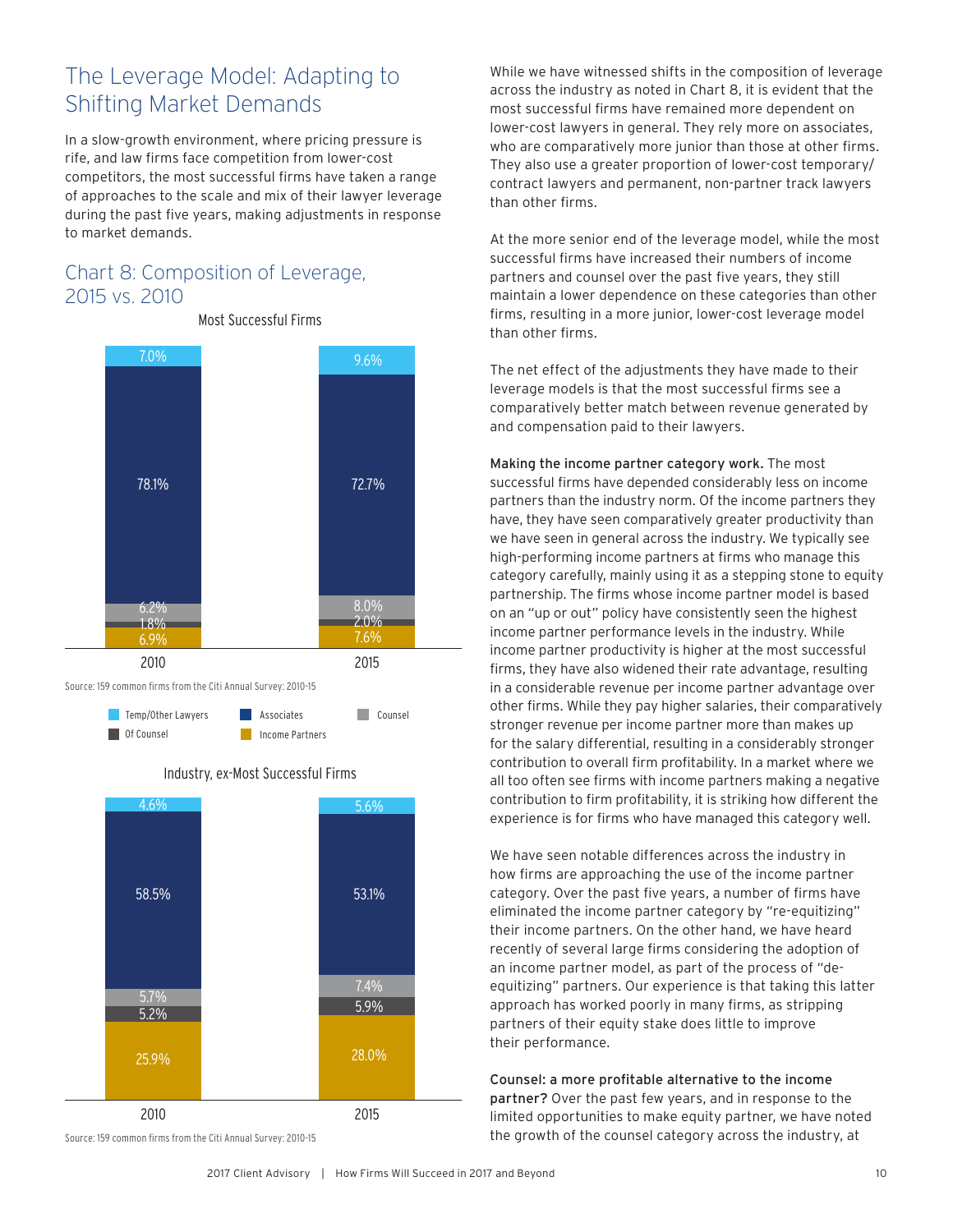both single-tier and two-tier partnership firms. Consistent with the income partner category, the most successful firms have comparatively more productive counsel, who attract higher rates than the broader industry. While, like their income partners counsel salaries at the most successful firms are also comparatively higher than other firms, their revenue contribution more than makes up for this differential, resulting in a markedly stronger contribution to firm profitability than we see across the broader industry.

As for comparing the performance and contribution of counsel vs. income partners, we have observed that average realized rates for each are very similar at the most successful firms, in many instances, income partners at the most successful firms are more productive, suggesting a greater contribution to profitability. However, counsel are paid less than income partners at the most successful firms, despite attracting similar rates. This salary differential has been the primary driver of the considerably stronger contribution to overall firm profitability by counsel over income partners.

We have seen the most successful firms employing the counsel role as an effective alternative to income partners. By offering a career path to talented associates who may not make partner, and building leverage under them, the most successful firms have found a way to retain senior talented lawyers in a way that makes economic sense.

The one caution of course is that, like the income partner category, firms will need to carefully manage the growing counsel category, ensuring that salaries continue to appropriately match revenue generated, and that contribution to firm profitability remains positive.

Associates: A shift in size and demographics. Law firms across the industry have reduced their dependence on associates in recent years, by both increasing the proportion of income partners and counsel, and the proportion of other lower-cost timekeepers. The shift to the latter has been largely market-driven, as firms have sought ways to deliver legal services more efficiently in a price-sensitive and unpredictable market.

While firms have shifted away from associates, they contribute proportionally more to a firm's net income than their share of leverage would suggest. Perhaps this is why we have continued to see the most successful firms employ a comparatively greater proportion of associates than the broader industry. They have also maintained a more junior mix of associates.

Lower-cost alternatives to associates. We have seen increased use of cheaper alternatives to associates temporary/contract lawyers and permanent non-partner track lawyers in recent years. While their rates are lower than associates, they are highly productive at the most successful firms, and tend to be paid lower salaries than we see at other

firms. As a result, they have been a comparatively more profitable addition for the most successful firms than for other firms.

That said, the overall contribution to profitability of these lower-cost lawyers is less than associates, even for the most successful firms, which begs the question, "Why use them?" As firm leadership frequently tell us, the market expects that firms will use the most efficient resource mix on any given matter. Firms recognize that the work will go somewhere at that price, and in order to protect the broader relationship with a client, they are prepared to adapt their models. Indeed, taking this pragmatic approach appears to have rewarded the most successful firms.

Looking forward, firms generally anticipate growing their leverage among the more junior categories. The majority of respondents to the Citi 2016 Law Firm Leaders Survey actually plan to increase associate headcount, reversing the trend we have seen in earlier post-recession years. As for movement in the use of temporary/contract lawyers and permanent non-partner track lawyers, it appears that the most successful firms feel they have the right mix of these lower-cost categories. We noted with interest that other large law firms, who have relied less on these lower-cost lawyers, plan to increase their use of them, likely in response to market pressures.

We believe that in 2017 and beyond, the most successful firms will continue to closely examine their leverage models in light of the market pressures they face. They will adjust their models to better match salaries and other costs to revenue generated. For many, there will be a shift away from income partners to counsel. For some, there will be a more general shift away from senior, expensive timekeepers to a more junior, flexible and cheaper leverage mix.

There are two further observations we would make about leverage. First, we would anticipate that firms will continue to examine ways in which technology can be used to reduce the cost of people leverage, by pushing work traditionally done by associates to lower-cost lawyers or paralegals. Second, we would also envisage firms broadening their leverage beyond lawyers, paralegals and other traditional timekeepers, to meet the demands of this shifting market. This could mean more fee-earning project managers, programmers or cybersecurity and risk management advisers. For health care practices, it could mean using medically qualified people. More firms might adopt business models that extend beyond the traditional delivery of legal services, such as flexible lawyer staffing businesses or law department managed services. Our one note of caution is that in taking a creative approach to leverage, we have seen firms adopt models that did not fit the core business of their firms, and have often proved to be unprofitable ventures.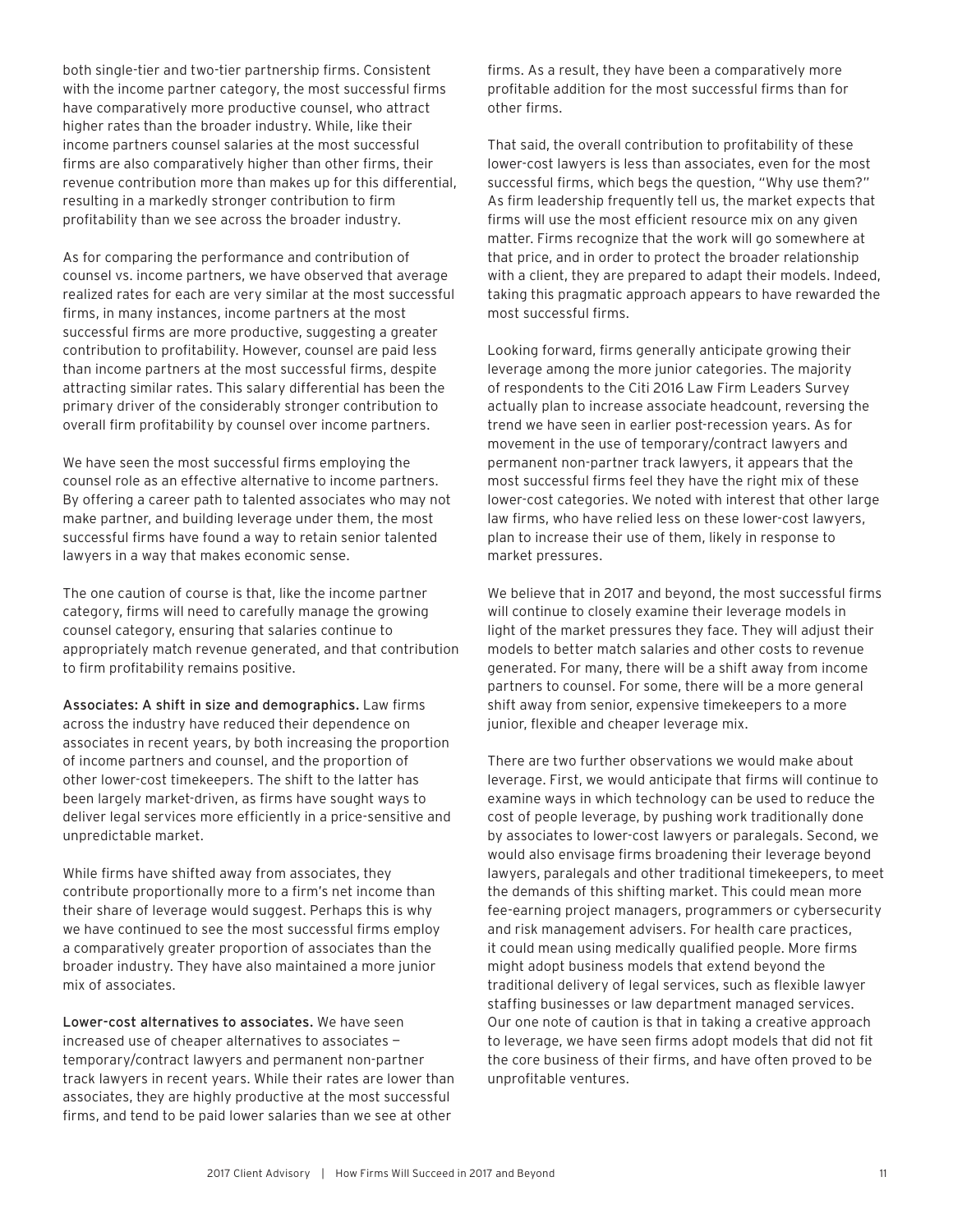## The Partnership Model: Highperformance, Cohesion and **Sustainability**

Having a high-performance, stable and cohesive partnership have been the key attributes of the partnership model at the most successful firms, enabling them to attract and retain top talent, and thus further separate themselves in this dispersed market.

A high-performance culture. Key characteristics of the most successful firms are their strong equity partner productivity and revenue generation. Each partner is committed to hard work and profit growth. When everyone is pulling their weight, the partnership has a better chance of remaining cohesive and stable. The more aggressive encouragement of early retirement we see by many law firms in the industry suggests that firms are focusing on improving performance levels across the partnership.

A reassessment of the compensation model. The most successful firms have paid close attention to how they reward their equity partners, especially their top performers. The typical compensation model directly addresses reward for performance, informed by both financial and non-financial metrics. Indeed, we have seen shifts occur in the compensation systems of lockstep and modified lockstep firms, to remain competitive in the market for talent. Examples include the introduction of more gates on the ladder to review performance and adjust compensation appropriately, and more focus on bonus pools to reward high-performance and top talent.

A more considered approach to lateral hiring. The most successful firms in the post-recession years have had a much stronger rate of success in their approach to lateral hiring than the broader industry. We have observed that the most successful firms tend to take a considered approach to hiring laterals, making sure that there is a strong cultural, client and economic fit.

The experience has been quite different for many firms in the industry. They have had a disappointing success rate with their laterals, yet have been just as likely to grow their partnerships through lateral hiring, as they have through internal promotions. This means fewer long-term career opportunities for key associate talent, making it a challenge to hold on to the pipeline of talent they have invested so heavily in.

Lower partnership turnover. While the industry has seen absolute equity partner headcount remain essentially flat over the past five years, we have seen turnover behind the net number, as new partners have been added, replacing partners who have retired or moved elsewhere. The most

successful firms have seen less turnover than the rest of the industry. On the one hand, this might limit the opportunities for associates to be promoted. On the other hand, these firms grow a higher proportion of their new partners through internal promotions than the broader market, potentially resulting in more opportunities than at a firm that favors growth through laterals. The net effect of lower turnover is that the most successful firms maintain more stable, cohesive partnerships.

The challenge for firms who experience stronger turnover is how to maintain a strong cohesive partnership and firm culture, especially in the face of increased reclassifications and departures to other firms.

A focus on client and practice succession planning.

Building institutional relationships with clients that extend beyond an individual or a small group of partners has been key for the most successful firms. To some degree, it has protected them from the loss suffered through regretted partner departures. It has also ensured that there is longevity to their client relationships, extending beyond the current generation of partners working with those clients.

Effective governance. Law firms are complicated businesses in an increasingly competitive global market. The most effective leaders have a vision for their firms and possess strong partner management and communication skills. Such leaders, and there are many, also recognize the enormous benefit of hiring competent executive talent to manage their firms.

It is also true that many large firms have both a chair and a managing partner, as size has simply made the role of leading a firm too big for one person. Among the most successful firm chairs, we have observed that, as the public face of the firm, they spend a large portion of their time outside their firms, interacting with the firm's clients, and seeking out ways to continually differentiate their firms in this highly competitive market.

### **Diversity**

The law firm industry continues to lag other industries in its level of diversity, particularly gender diversity at the partnership level. While the 2016 Citi Law Firm Leaders Survey found that women made up roughly 45% of associate headcount in 2015, the proportion of women partners was just 17%, a slight upward shift from 15% in 2010. On the other hand, a more significant shift has occurred in the representation of women at the firm governance level, growing from 12% in 2010 to almost 22% in 2015. Law firm clients have increasingly focused on including more women and other minorities in their law firm hiring decisions, and have told us that they are likely to see a better outcome when they are represented by a more diverse team of lawyers.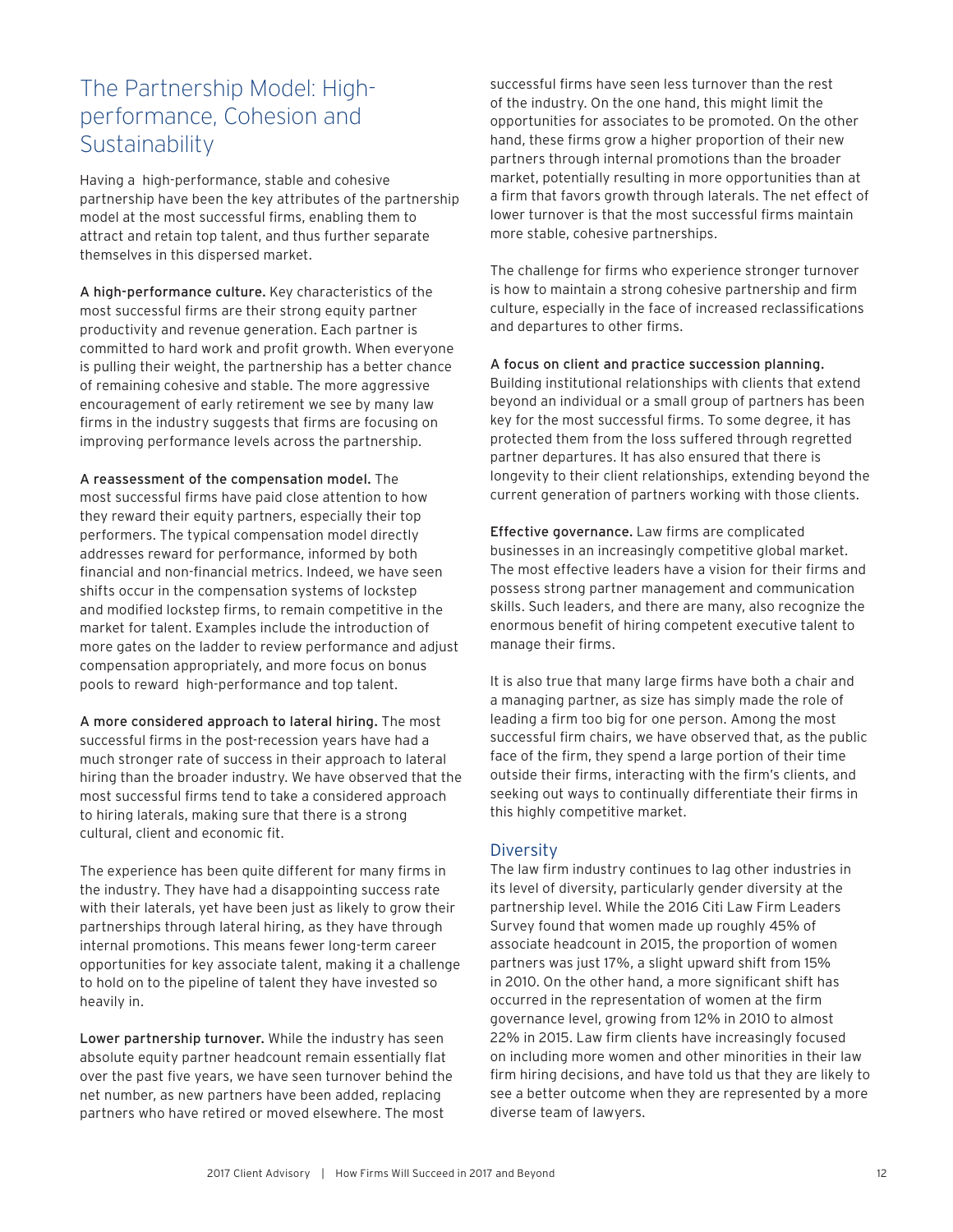## Conclusion

As we look toward 2017 and beyond, in a market that is likely to experience continued slow growth, wide dispersion and volatility, leading to continued consolidation, we anticipate that the market will favor firms who are bold enough to make the necessary changes to their business, leverage and partnership models. As they look for revenue growth opportunities, the market will reward firms who continue to focus on differentiating their brands, working hard, and pursuing clients and matters that generate profitable revenue growth. It will reward firms who focus on both revenue-side and expense-side operational efficiency. It will favor firms who adapt the size and mix of their leverage models to match market demands for the most efficient legal services. At the heart of their success will be strong, visionary leadership, supported by a high-performance partnership, who are committed to recruiting and retaining the best legal talent and building long-term, deep client relationships which extend beyond the current generation.

Please feel free to contact us:

Citi Private Bank Hildebrandt Consulting Gretta Rusanow Brad Hildebrandt

gretta.rusanow@citi.com brad@hildebrandtconsult.com

Dan DiPietro dan.dipietro@citi.com

John Wilmouth john.wilmouth@citi.com

David Altuna david.m.altuna@citi.com